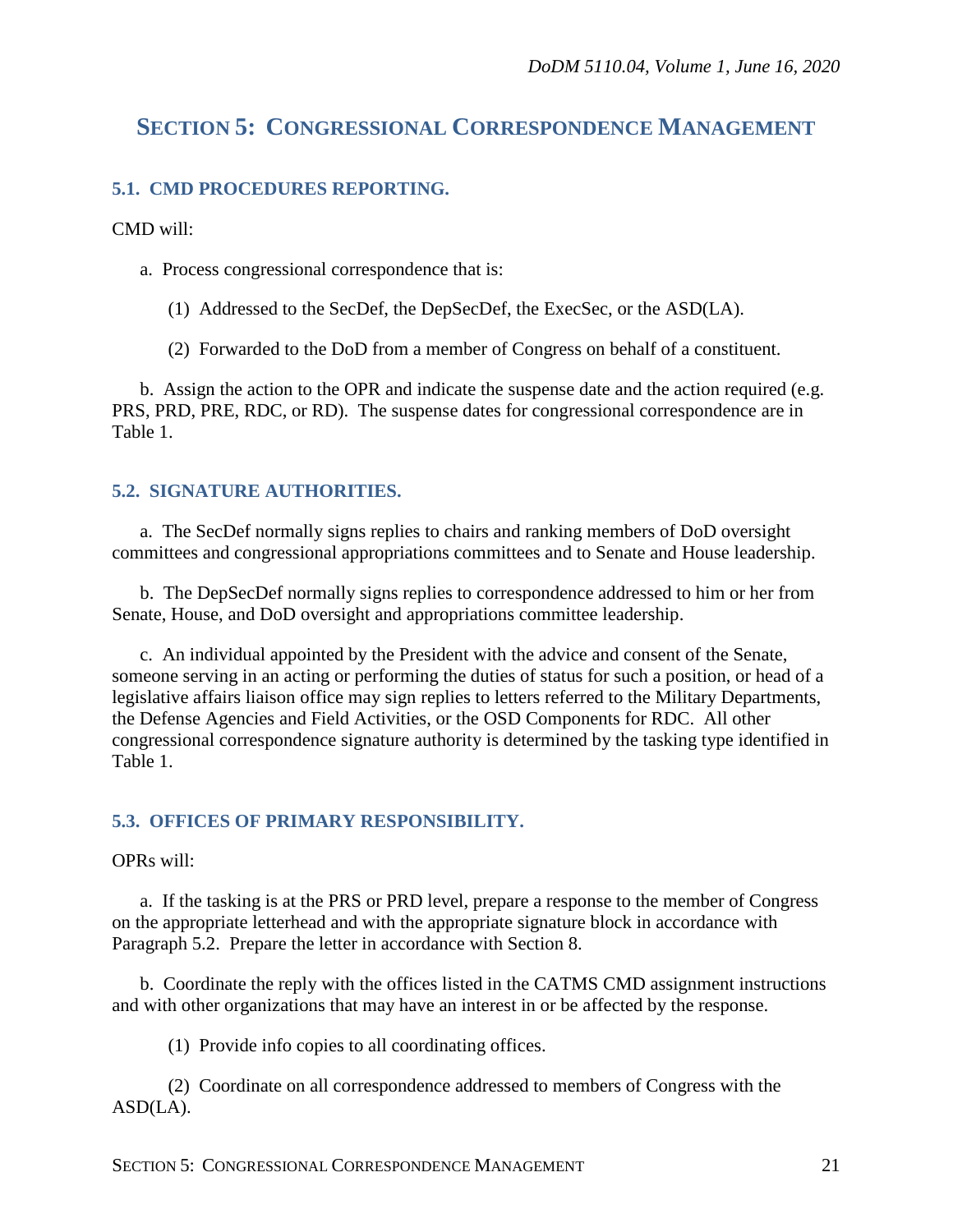c. Forward the coordinated reply for signature through CMD using an action memorandum. Prepare the action memorandum in accordance with Paragraph 7.3. of this volume.

d. On DoD Component-level taskers from a member of Congress:

(1) Send RDC and RD replies directly to the member of Congress. Provide a copy of the response and SD Form 391 to CMD, and complete the tasker in CATMS. In addition, provide a copy to the ASD(LA).

(2) Address replies to congressional correspondence in accordance with Table 6.

(3) Provide a courtesy copy to the ranking member when sending correspondence to chairpersons of congressional committees or subcommittees.

(4) Address a reply letter from a congressional staff member to the member of Congress or the chair of the committee and mark the envelope to the attention of the staff member.

(5) Mark the envelope to a particular person's attention or address to a specific location (e.g., a home State congressional office) when the incoming correspondence requests that this be done or the person in the congressional office is interested in, has called about, or has signed the request for the member of Congress.